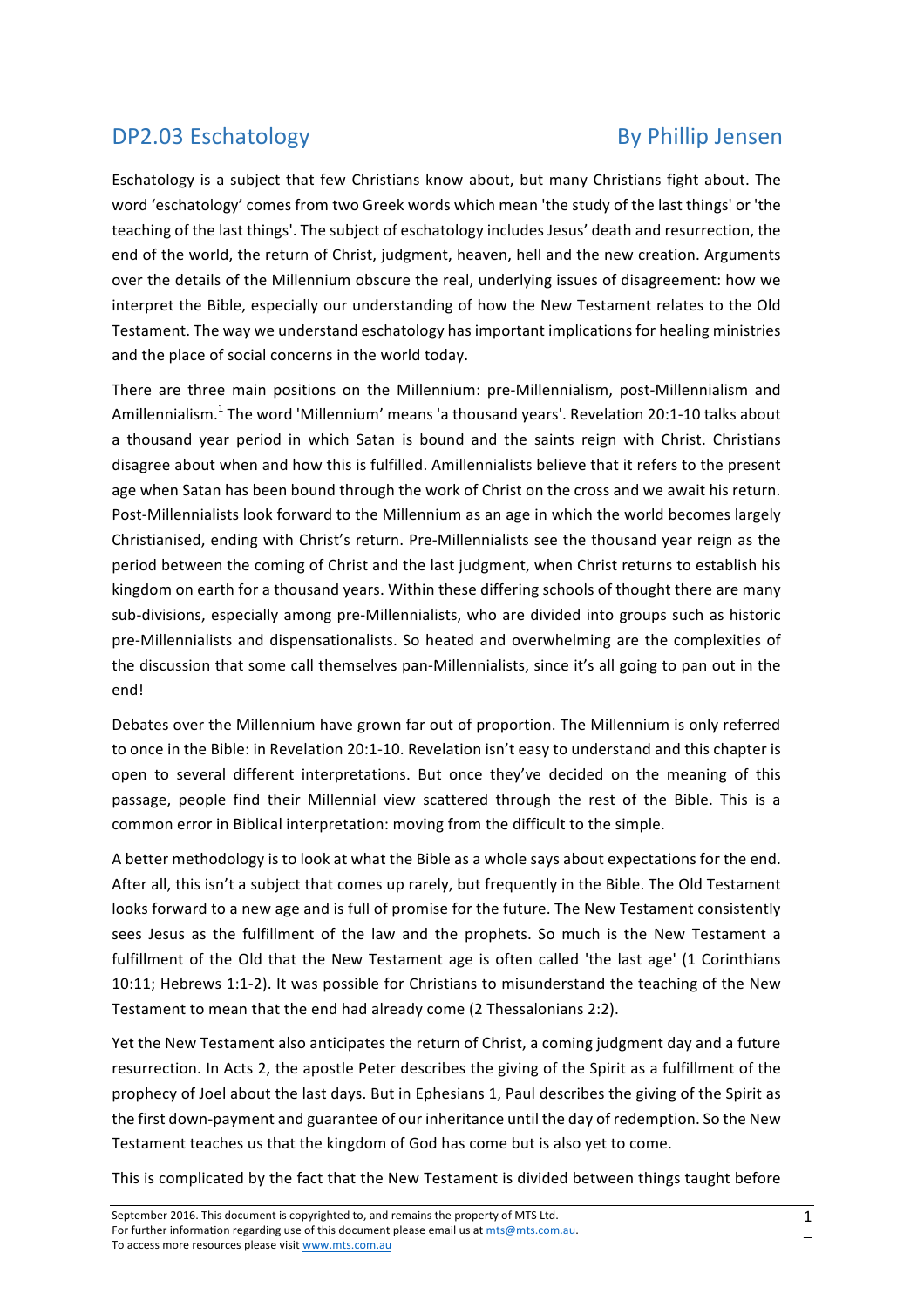the death and resurrection of Jesus and things taught after the death and resurrection of Jesus. So when Jesus is speaking to his disciples before his death about the coming of the Kingdom of God, is he talking about his return at the end of the world, or his death and resurrection? Or is he speaking about both? This makes Mark 13, Matthew 24-25 and Luke 21 particularly complex and difficult to interpret.

In his victory over Satan at Calvary, Jesus gave believers access to God, citizenship in God's kingdom and membership in God's family: privileges at the very heart of our eternal state. Yet not all is complete: we still wait for the resurrection of our bodies at the judgment, the condemnation and destruction of this world order, and the creation of the new heavens and the new earth. So the kingdom of God has come and is yet to come.

The same tension can be seen in the Bible's teaching on the resurrection. In Ephesians 2:6, Paul says that God has raised us up with Christ and seated us with him in the heavenly realms in Christ Jesus. Our resurrection has already taken place. In Colossians 3 Paul can appeal to us as if we have been raised with Christ. On the other hand, Romans 8 says that the whole world has been subjected to futility by the will of God and is now groaning with suffering as it waits eagerly for the revelation of the sons of God. Meanwhile, we who are sons of God and therefore have the first fruits of the Spirit "groan inwardly as we await eagerly for our adoption as sons, the redemption of our bodies." In my rebirth I was spiritually resurrected, yet my body waits for the resurrection when the new heavens and the new earth come. So I have been resurrected and I am yet to be resurrected.

The tension of the now and not yet runs through the New Testament and the Christian life. The temptation for Christians is to lessen the tension by either emphasising the now or emphasising the not yet. In today's scene, errors commonly arise from those who want to emphasise the now and leave out the not vet. Until Christ returns, this world will continue to be riddled with sin. injustice, immorality, sickness, pain, suffering and death. Yet some people, reading the promises of God for the new age and knowing that we have the first down-payment, are claiming that living in the kingdom of God in this world should lead to health and prosperity, justice and equity.

Furthermore, others proclaim that it is our responsibility as kingdom dwellers to bring about justice, truth, health, wealth and equity. They don't perceive that it is the work of Christ to bring about these things when he returns to judge and bring in a new world order. Nor do they perceive that the suffering, trials and difficulties of this world order are meant to keep us looking forward to the age to come, and to continue to provide unbelievers with an opportunity to repent (Romans 8:17-25; 2 Peter 3:3-13).

This issue also has implications for the way in which we see Old Testament prophecies about Israel being fulfilled in modern politics. The Armageddon syndrome of American politicians comes from a failure to understand how the New Testament has fulfilled the Old Testament prophecies. In other words, it comes from a failure to emphasise the idea that the kingdom of God has already come. The city of God, the Jerusalem of Old Testament prophecies, is heaven, not the city in the Middle East. Christians should look for the fulfillment of God's promises in the gospel rather than in the politics of Zionism.